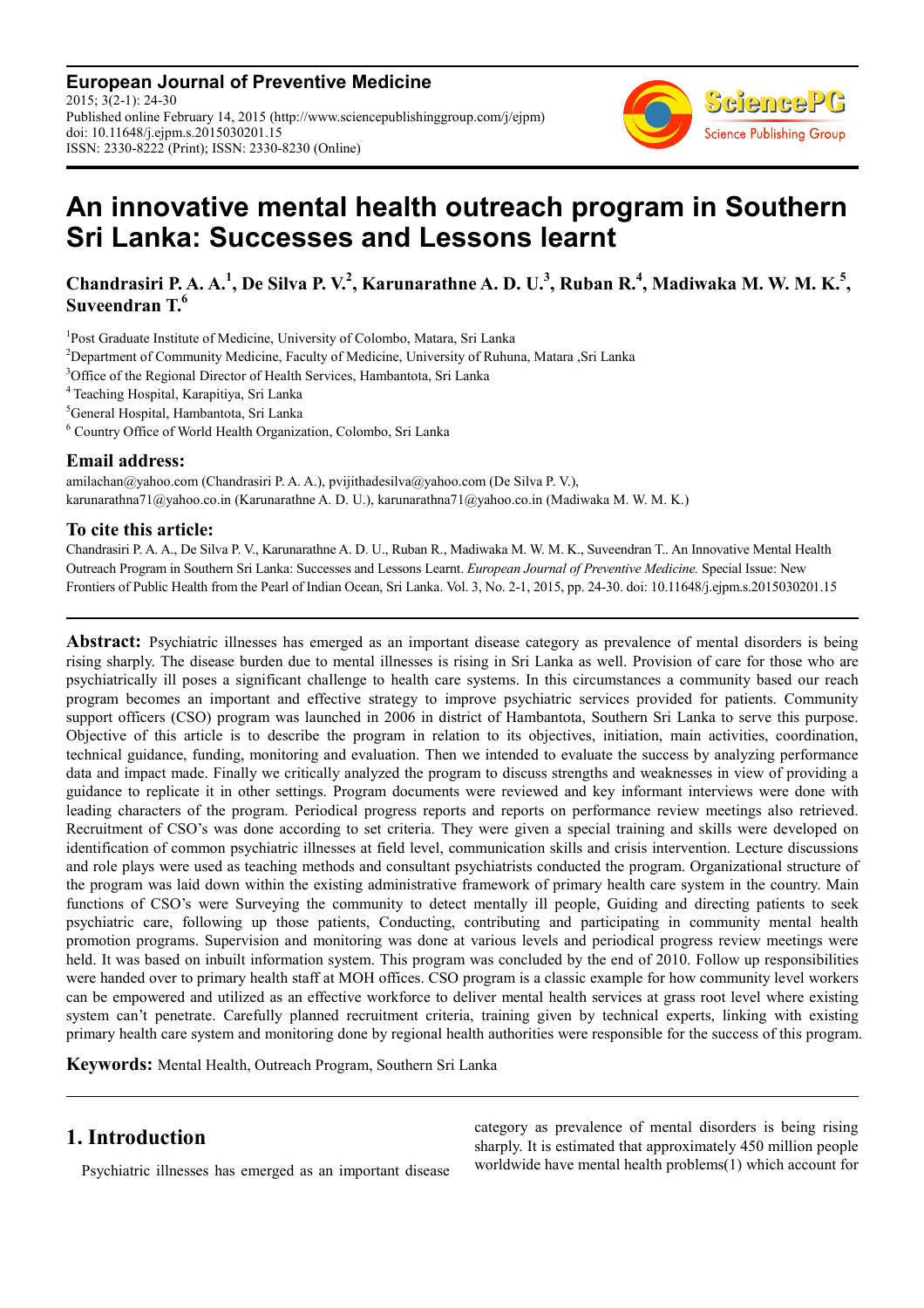nearly 6.5% of world population. Mental disorders are common and often seriously impairing in many countries throughout the world(2). In addition to morbidity the social and economic impact of psychiatric illnesses are immense.

The disease burden due to mental illnesses is rising in Sri Lanka. Suicides which is considered as an end result of untreated psychiatric problems is high in Sri Lanka as the rate is nearly 20 per 100,000 of population(3). Approximately 10% of population is having depression (4) while 1% having psychotic illnesses in Sri Lanka according to prevalence studies (5).

Provision of care for those who are psychiatrically ill poses a significant challenge to health care systems worldwide (6). Lack of human resources to provide an adequate care is a major barrier to provide an optimum service. Due to stigma and social isolation, health seeking behavior is poor among those patients. Though they receive adequate management appropriate follow up becomes another challenging task as compliance with management plan is poor among most of psychiatric patients and they default treatments due to many other reasons(7). Amid these reasons it becomes a challenging task to deliver services to those who need. In this circumstances a community based our reach program which address these issues becomes an important and effective strategy to improve psychiatric services provided for patients.

Community Support Officer (CSO) program was launched in mid 2005 as a part of post tsunami health care system rehabilitation activities. But its scope was considered as wider and expected a long lasting impact on improving the mental health of community. The program was coordinated and supervised by Regional Director of Health Services (RDHS), Hambantota and technical guidance was provided by the consultant Psychiatrist at General hospital, Hambantota. Funding was given by World health organization (WHO). When it's conclusion in 2010 it made a significant contribution to improve the psychiatric care provided for patients.

# **2. Objectives**

Objective of this article is to describe the program in relation to its objectives, initiation, main activities, coordination, technical guidance, funding, monitoring and evaluation. The situation which led to the initiation of program and formulation of objectives will be discussed. A brief description on major activities carried out under the program will be presented. Programmatic issues including coordination, technical guidance, funding, monitoring and evaluation will also be presented in details.

Then we intended to evaluate the success by analyzing performance data and impact made. Finally we want to critically analyze the program to discuss strengths and weaknesses in view of providing a guidance to replicate it in other settings.

## **3. Methodology**

We reviewed the program documents which were extracted from the record room and mental health unit of RDHS office Hambantota in view of obtaining information on initiation, objectives and activity plan of the program. Key informant interviews were done with leading characters who involved into the program. RDHS of Hambantota, Consultant psychiatrist at General hospital, Hambantota, Medical officer- Mental health, mental health coordinator of WHO and few selected CSO's were interviewed. In addition to that few mental health medical officers, Medical officers of health (MOH) and DMO's were also interviewed. Some of the above officials are currently serving in other parts of the country because of transfer system.

We also retrieved and went through periodical progress reports and minutes of review meetings of the program. Statistics on performance of CSO's were obtained from progress reports. Several small group discussions were conducted with group of CSO' s and group of patients who received benefits from this program.

# **4. Results**

First we intend to describe the program.

1 Origin of the program

The concept of the program was born as part of psychosocial rehabilitation program initiated after tsunami disaster in 2004. Initial discussions were held in 2005 under the guidance of Ministry of health and regional level health authorities and specialist psychiatrists took part in drafting the program objectives and activity plan.

2 Recruitment of CSO's

Priority was given to individuals who have contributed to existing volunteer health promotion programs within community. Experience in other volunteer work at community level and working with non government organizations and special interest in mental health were considered as added qualifications. Age between 18-55, education up to ordinary level, ability to read and write Sinhala were considered as basic qualifications. Ability to handle crisis situations, maintaining confidentiality, work as a team and being responsive and non judgmental, showing empathy and compassion were also assessed. Special attention was given to communication skills.

For selection of supervisory CSO's (SCSO) several other qualifications were considered in addition to above pre requisites. Age between 25-55, study up to advanced level (passing 3 subjects), English literacy, leadership and negotiation skills were assessed.

Applications were called through a news paper advertisement. Names were short listed and called for interviews. Interviews were done at respective MOH offices and interview panel was consisted of MOH and MO-MH or RDHS. 52 CSO's and 11 SCSO's were recruited.

3 Initial training

All CSO's and SCSO's were given a 12 days training.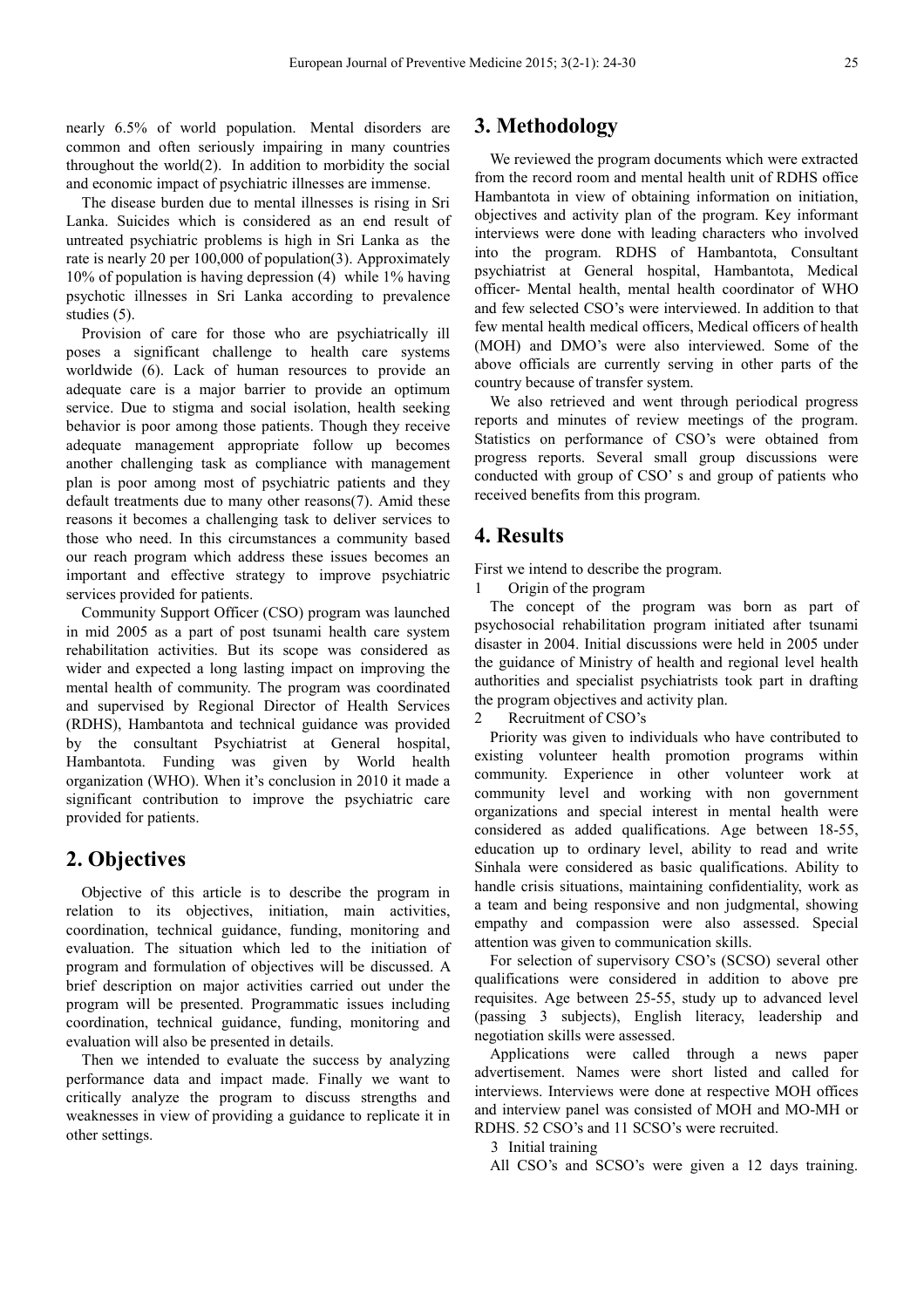District MO – Mental health coordinated the program and several consultant psychiatrists contributed as resource persons. Main objectives of training were to inculcate skills on identification of common psychiatric illnesses at field level, communication skills and crisis intervention. It was also included a basic knowledge on mental health legislation of Sri Lanka, human rights and health care delivery system of the country. Lecture discussions and role plays were used as teaching methods.

Additional awareness was done on data management. Following initial training a series of in service training programs were conducted from time to time with the guidance of consultant psychiatrist at General hospital, Hambantota. Recruitment and training process is illustrated in figure 1.

4 Organizational structure of the program

Organizational structure of the program was laid down within the existing administrative framework of primary health care system in the country. Organizational structure of CSO program is schematically described in figure 2.

RDHS, the district level superior of health services was the

**Criteria for selection** For CSO's  $Age - 18 - 55$ Educational status - Studied upto ordinary level" and ability to read and write Sinhala Work experiences-Volunteer work in community, working with NGO's (areas related to mental health) Additional skills - Ablity to handle crisis situations, ability to work as a team, communication skills, empathy For SCSO's (in addition to above)  $Age - 25 - 55$ Educational status - Studied upto advanced level<sup>b</sup> and ability to read and write English

administrative head of the program. Overall supervision and monitoring was done by him. Under his guidance MO-MH, district level focal point of mental health services acted as the main coordinator of the program. MOH had administrative authority at divisional level (there are 11 MOH areas in the district of Hambantota) Direct supervision, provision of technical guidance and administrative work were done by MOH (who is a medical officer with special training of public health and who has responsibilities in delivering primary health care services at divisional level for approximately 60000 of population) Under the guidance of MOH, SCSO leads the team at MOH level. Compiling and sending reports, attending monthly review meetings, supervision and monitoring of CSO's in the field and coordinating their work at MOH level were the responsibilities of SCSO. CSO was the grass root level worker in the program. Around 3-5 CSO's were appointed for each MOH corresponding with the population. One CSO usually covers an area of one Public health inspector, a primary health care officer in the health system.



*Figure 1. Recruitment and training of CSO's*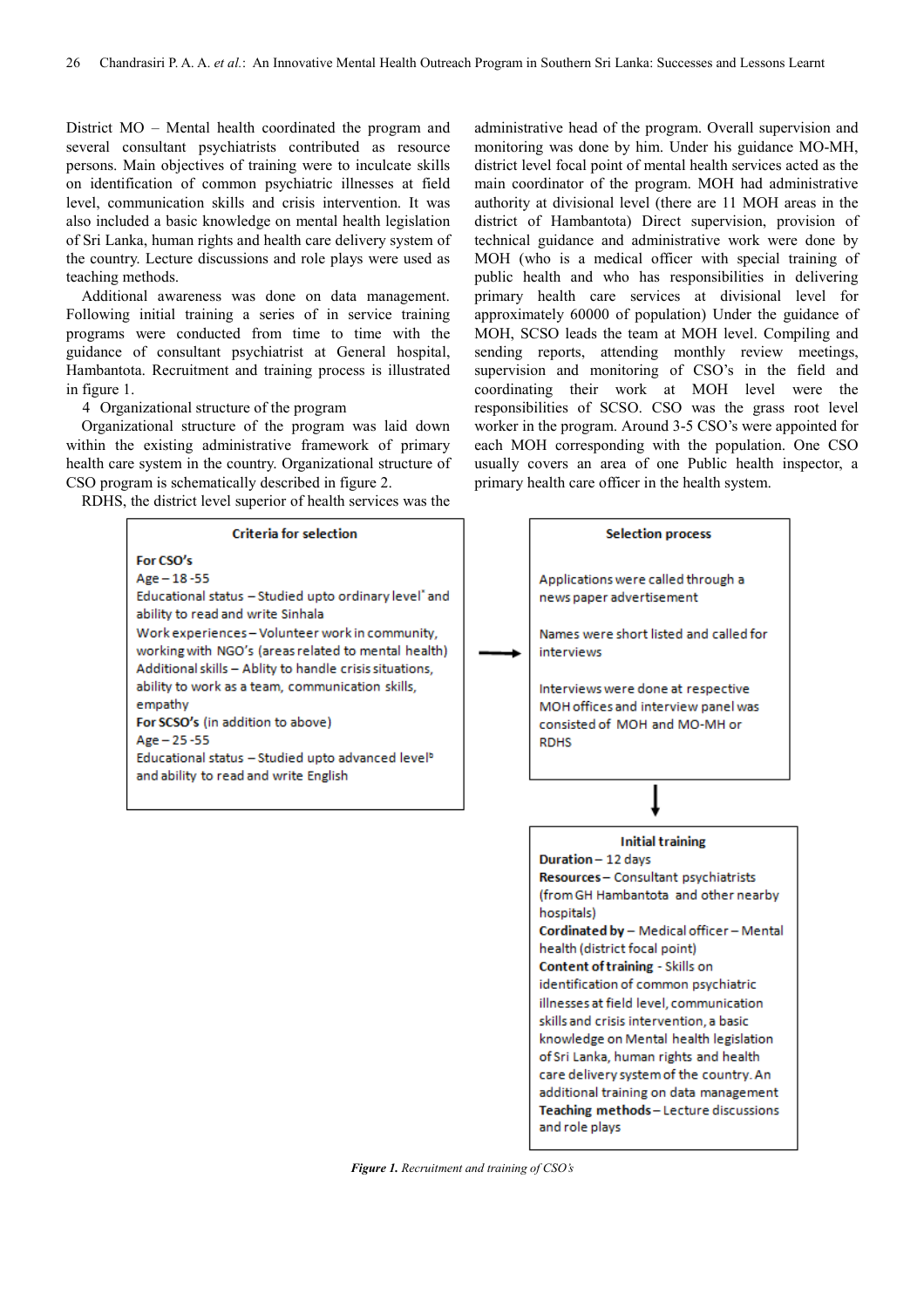*Table 1. Overall performance of CSO's* 

|                                                | 2007  | 2008  | 2009  | 2010  | <b>Total</b> |
|------------------------------------------------|-------|-------|-------|-------|--------------|
| Number of new home visits                      | 11024 | 22226 | 18026 | 20425 | 71701        |
| Newly detected cases                           | 968   | 1065  | 868   | 472   | 3373         |
| Number of patients referred                    | 892   | 972   | 675   | 386   | 2925         |
| Number attended for treatments out of referred | 601   | 616   | 429   | 198   | 1844         |
| Number of follow up visits                     | 228   | 624   | 620   | 1062  | 2534         |
| Number of School visited                       | 52    | 64    | 47    | 71    | 234          |



*Figure 2. Organizational structure of CSO program* 

Consultant psychiatrist at General hospital, Hambantota provided the overall technical guidance for the program. From the initial training the consultant provided continues technical support at various stages. In service training programs were conducted by his team and he also attended the monthly review meetings. Mental health coordinator at WHO country office also contributed by providing technical expertise and coordinating overall monitoring and supervision.

#### 5 Funding and payment of allowances

The program was funded by WHO. CSO's were given a monthly allowance. Funds were transferred to RDHS and payment of allowances were done by MOH office under the supervision of MOH. Upon reception of monthly progress report. RDHS disburse funds to MOH.

As mentioned above the CSO program had a wide range of objectives to uplift the mental health status of people in the district of Hambantota. Under those objectives CSO's carried out following programs.

#### 1 Surveying the community

CSO was supposed to survey the designated geographical area at the beginning of the program by making house to house visits. Target was to cover the full area within 2 years time and report. During the process CSO obtained assistance from Public health midwives, a grass root level primary

health care worker who visit each household to provide maternal and child health services.

During the home visit CSO intended to identify mentally ill people in household. As mentioned above they were trained on basic clinical skills in determining major psychiatric disorders. They were also supposed to reinforce proper medical follow up of already diagnosed patients and defaulted patients.

If the patient is not receiving treatments CSO took necessary arrangement to direct them into appropriate medical care. If there is a newly detected case CSO supposed to refer the suspected person first to the MOH clinic which is happening every Saturday to confirm the diagnosis and then to psychiatric clinic.

2 Guiding and directing patients to seek psychiatric care

Guiding and directing those newly identified patients to psychiatric care is an important duty of CSO's. In line with this program health authorities took measures to extend curative mental health services throughout the district. An outreach clinic program was initiated to cover the entire district. Monthly clinics were conducted in selected divisional hospitals with the participation of consultant psychiatrist. This was planned because distance and financial difficulties were identified as barriers in seeking appropriated medical care.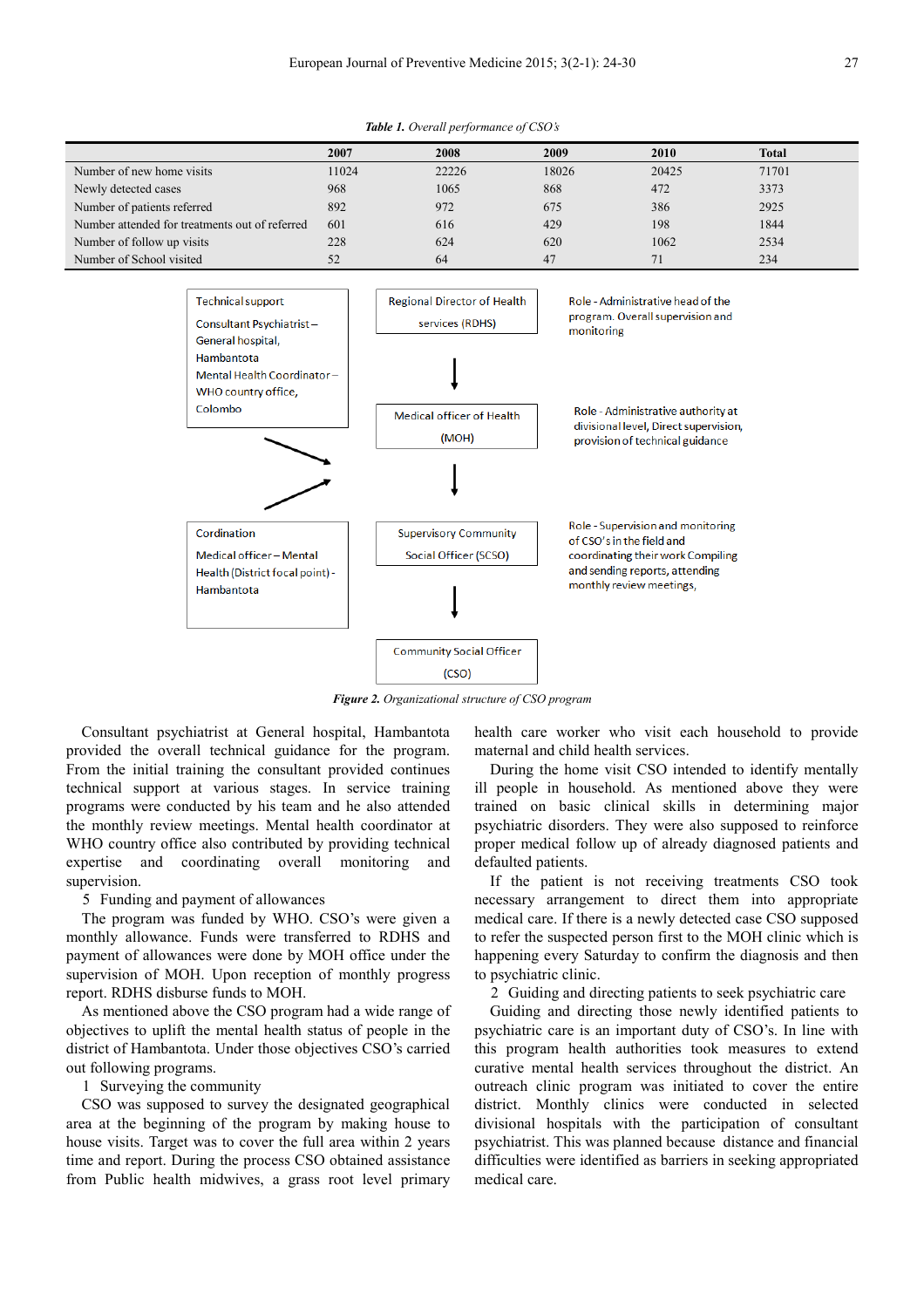CSO's advocated family members on importance of receiving psychiatric care. Elimination of stigma and curability of the disease condition with proper medical treatment were stressed in those discussions. CSO's practically assisted patients in reaching hospitals too. Three wheelers were provided to MOH offices with WHO funds as a part of this program and CSO's were eligible to use those vehicles under the permission of MOH to transport patients.

They also convinced defaulted patients to restart treatment. During home visits and meeting with family members they explored the reasons for defaults and helped in solving those problems. Importance of continuing treatment was also stressed.

3 Follow up

Follow up of those patients was an essential component of CSO's duties. They made subsequent follow up visits after starting treatment. They checked clinic records and ensure compliance with treatments. Explaining the importance of adherence with pharmacological management, giving information on side effects was also done. They motivated family members to take the patient properly on due clinic dates.

4 Assisting outreach clinics

CSO's are supposed to be present and assist at MOH clinics and above mentioned outreach clinics. They helped the medical staff in seeing patients. Introduction of patients and offering practical help were also done.

5 Conducting, contributing and participating in community mental health promotion programs

CSO's actively participated in conducting health promotion programs in community under the guidance of MOH's. As they have links with existing social network in the community their contribution were really helpful in planning and implementing mental health programs in the community.

6 Contributing into mental health programs in schools

CSO's are supposed to visit schools and conduct mental health promotion activities under the supervision of area MOH. It was linked with existing school health promotion program which is conducted by MOH as a routine public health activity. CSO's participated into these programs and conducted various activities like programs to improve mental well being of adolescents, addressing specific psychological issues and detecting and referring of children with psychiatric morbidities.

7 Supervision and monitoring

Supervision and monitoring was done at various levels. It was based on inbuilt information system. SCSO's were supposed to supervise filed work of CSO's. MOH had the authority for overall supervision and monitoring at divisional level. Each CSO was supposed to submit a monthly performance report according to a format given. This report covered many aspects of service provision. Data were collected at MOH level first and then forwarded to RDHS office. All data were analyzed and interpreted there under the observation of MO-MH. There were monthly progress review meetings which were chaired by RDHS and all SCSO's took part. Prevailing issues, challenges and measures to overcome were discussed. There were comprehensive reviews with the participation of all CSO's organized once in every 3 months. RDHS was also supposed to send a consolidated monthly report to WHO country office.

Overall performance of CSO's as reported in the information system is presented in table 1.

Total number of new home visits made in each year is presented. Number of follow up visits are mentioned separately. It is less in first year but gradually increased as program progressed. Then number of newly detected cases, number of referrals and number of patient attended out of referred are also presented. In addition to that performance related to community involvement also mentioned. Number of health promotion programs in community and number of school based mental health programs conducted by CSO's are mentioned.

This program was concluded by the end of 2010. Follow up responsibilities were handed over to primary health staff at MOH offices. Many CSO's were absorbed into government health system as permanent employers. Some of them were posted to psychiatric in patient units in district as social workers. Though official documentations are not available most of CSO's continued to contribute to various mental health promotion programs conducted at MOH and district level.

# **5. Discussion**

CSO program can be regarded as a success story on how locally available human resources can be utilized to deliver psychiatric care services at grass root level and improve services provided to psychiatrically ill people amid various prevailing challenges. It also shows how the proper technical guidance provided at various levels and continuous monitoring and supervision lead to better outcome in a public health program.

There are an estimated number of 135,500 households in district of Hambantota by the year 2010 and 52.9 % were covered throughout the program. Total number of 3373 new cases were detected over 4 years and it reaches 0.6 % of total population in 2010. It's less than the estimated figure of undetected psychiatric patients as revealed by community based prevalence studies. Number of patients referred is 2925 in total. Gap of 13.3 % is not explained. But out of total number of referred 63.0% attended the clinic. It's a commendable figure and indicates the success of program. Increase number of follow up visits shows widening of client base and continuation of follow up.

There are 319 schools in Hambantota district by 2010 and nearly 15-20 % was covered in each year. Exact information about what activities performed were not available. There were significant number of community mental health promotion programs were also conducted.

We can identify several key factors which was responsible for the success of the program.

1 Laying down the organizational structure of the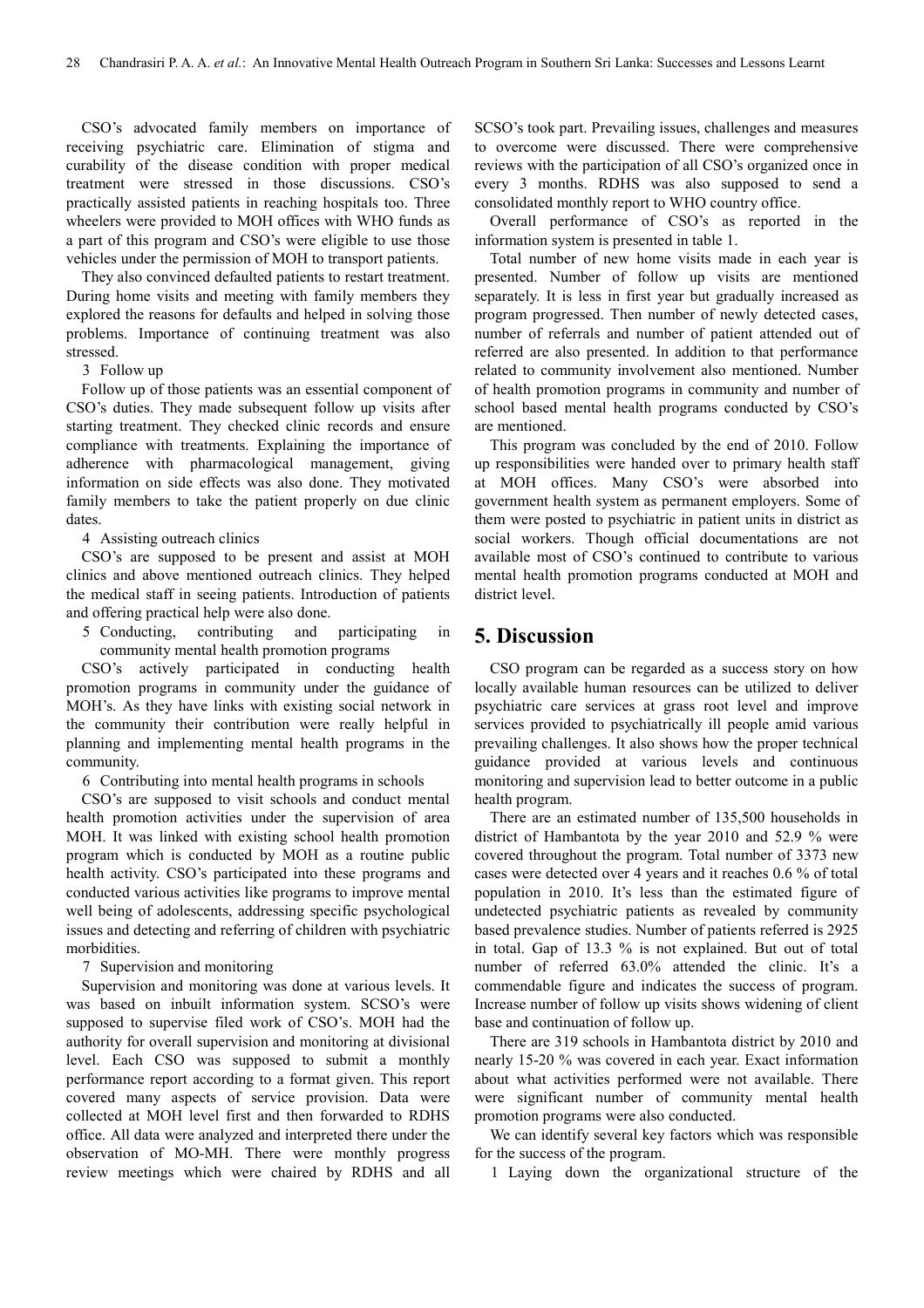program on existing health care structure of the country Success of any newly implemented public health program depends on how well it can be integrated to the existing health care delivery system of country. Program designers considered this fact well in the planning stage of CSO program. Organizational structure of the program was built within the public health structure (RDHS and MOH structure) as described above. Therefore it was no need to setup a new administrative structure for this program and the existing infrastructure were used. Administrative and supervisory capabilities of RDHS and MOH offices was a significant strength.

Existing curative care set up of the country was used to cater patients who were referred through this program. On the other hand CSO program became a stimulant to enhance curative services as well. An outreach clinic program was launched in line with this to deliver specialist services.

2 Well planned and focused training given to CSOs by technical experts

Technical expertise that planned and conducted the initial training of CSO's made a wonderful contribution for the success of the program. Technical competency and dedication of trainers helped in transforming those newly recruited CSO's into capable group of health care workers with adequate knowledge and skills to perform their desired job.Continuous contribution received from consultant psychiatrist at GH Hambantota helped in further enhancing capabilities of CSO's through in service training.

3 Recruitment of highly motivated and committed group as CSO's

Skills and capabilities of CSO's were a key factor for the success of this program. As mentioned in the methodology a well formed selection criteria was followed in recruiting them. High level of commitment to work and ability to work as a team were shown by most of them.

As described above some of CSO's worked as volunteers in various health programs before. Because of that they had experiences in working with public health system of the country. Being working with community for a long time most of them were integrated well with existing social networks and highly accepted within communities. These factors were helpful in reaching for grass root level.

4 Well organized and comprehensive information system

A comprehensive and well planned information system was laid down to monitor performance of the program. Performance of each CSO was continuously tracked in many aspects. Special attention was paid on ensuring timeliness, completeness and accuracy of data. SCSO's and MOH were supposed to summate, analyze, interpret and take necessary actions at divisional level. Same procedure was done at RDHS level by MO-MH and corrective actions were taken accordingly. This was linked with progress review process.

5 Continuous progress review mechanism

As described above a comprehensive progress review process contributed to the success of program. Continuity and technical support provided by the consultant psychiatrist for the review process were key factors.

Limitations and constraints

Following limitations and constraints were identified in the program

1 Lack of human resources to provide adequate psychiatric services in curative sector

Lack of specialist psychiatrists and other doctors who specially trained in psychiatry was a significant barrier. Consultants were placed only in General hospital, Hambantota and other trained doctors were stationed in only 2 other institutes. The outreach clinic program as described above brought some solution to the problem. Lack of other staff categories like psychiatric nursing officers, psychiatric social workers, occupational therapists also became a hindrance in providing optimal service.

2 Lack of mechanisms to offer financial help for patients and families

Lack of financial capabilities prevented some patients receiving adequate care. In CSO program there were no any mechanism put in place to offer financial support for deserving people.

3 Stigma and discrimination towards mentally ill people

Though CSO program make a significant impact to change the view point of people to a certain degree the long standing stigma which is deeply rooted in society became a significant barrier in certain occasions.

4 Transport of CSO's and patients

Though MOH office provided limited transport facilities (by the three wheelers as mentioned above) transportation of patients to clinics became a challenging task. Poor economic status and living in remote areas with inadequate public transport facilities were constraints.

CSO's also faced the same problem with delivering services. Though transport facilities of MOH office were utilized in some instances they had to use public transport and spend their own money.

5 Discontinuation of the program

As CSO program was a funded and time bound program it was concluded in 2010. Though there was a mechanism to prevent interruption of continuing care patients might feel difficulty in adjusting to this change.

### **6. Conclusion**

CSO program is a classic example for how community level workers can be empowered and utilized as an effective workforce to deliver mental health services at grass root level where existing system can't penetrate. Carefully planned recruitment criteria, training given by technical experts, linking with existing primary health care system and monitoring done by regional health authorities were responsible for the success of this program. These characteristics can be applied to any community level mental health program to obtain a better outcome. More studies are recommended to assess the long term impact of this program.